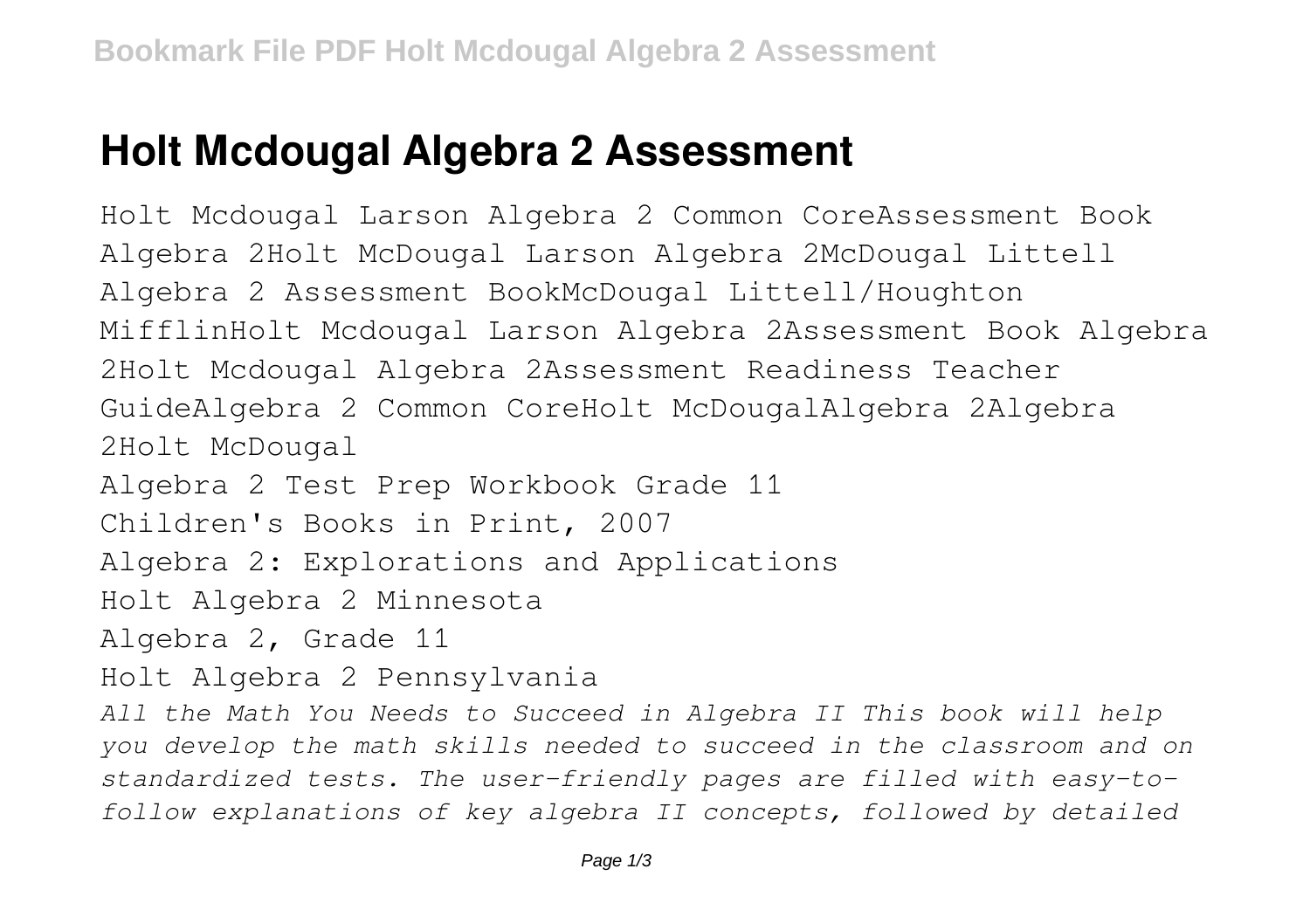*examples that clearly demonstrate how to solve common problems. Hundreds of practice questions will help you master each concept, sharpen your problem-solving skills, and build confidence. Features include: •Topics aligned with national and state standards for algebra II courses•Content focused on helping you excel in the classroom and on standardized tests•Concise, clear explanations to easily grasp key concepts•Thorough examples that illustrate how to solve typical algebra II questions•More than 500 math problems that provide extensive opportunities to practice your new skills •Helpful appendixes covering matrices and probabilities Topics covered: •Linear Equations and Inequalities•Functions•Quadratic Relationships•Complex Numbers•Polynomial Functions•Rational and Irrational Functions•Exponential and Logarithmic Functions•Sequences and Series•Trigonometry •Descriptive Statistics•Inferential Statistics Algebra 2, Grade 9 Test Prep Workbook Algebra 1 Common Core Assessment Book Algebra 2, Grade 11 Test Preparation Workbook Assessment Book Algebra 2 Algebra 2, Grade 11 Standardized Test Practice Workbook Holt Mcdougal Larson Algebra 2 Equations and inequalities -- Linear equations and functions -- Linear systems and matrices -- Quadratic functions and factoring -- Polynomials and polynomial*